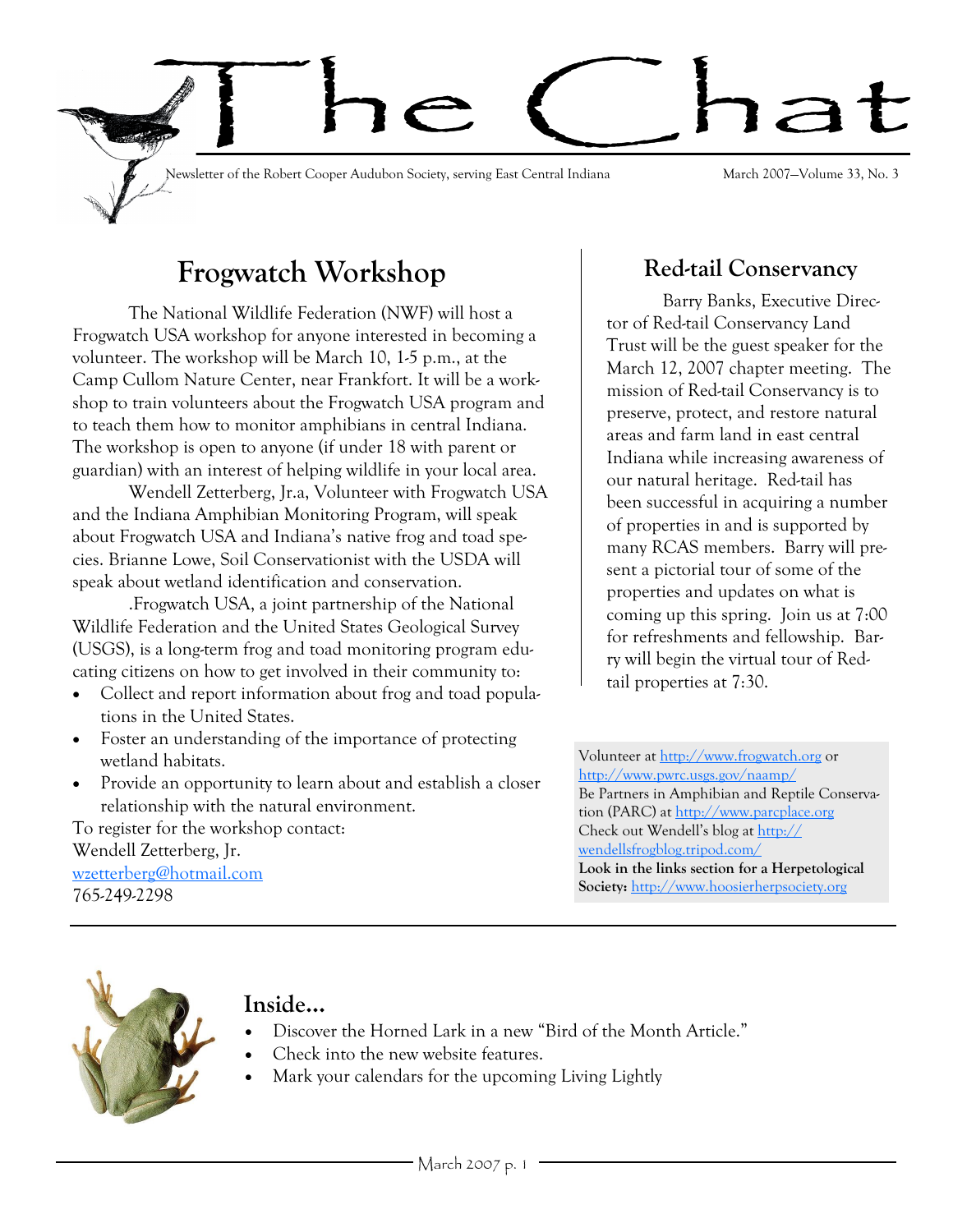## **The HornedLark: March Bird of the Month**

*Horned Lark: Eremophila alpestris* By: Helen Twibble



 The horned lark is the only representative

of true larks in It is named for the tiny "horns," or feather tufts on each side of the head. These

not always visible, however. A little larger than a song sparrow, the lark measures from seven to eight inches in length. It has a soft, tawny color on its back with a light underside. These small birds walk instead of hop, and run instead of fly, but will take to the air to avoid cars passing by while they are feeding on or near the road. As they take off in flight, a black tail is revealed and one might see a black bib and soft yellow throat.

Except in parts of the Southeast, the horned lark is a common bird throughout North America. It nests from the Arctic Circle down through Central America. This true lark is one of the earliest nesting birds. Even in northern states, nests may be found in February when the first set of eggs is destroyed by severe snowstorms. As many as three broods may be raised each year. As early as January a male establishes his territory. In his courtship flight he ascends quietly high above the ground and sings a high-pitched tinkling song as he circles. When the song ends, he dives headfirst with wings closed. Just as he seems destined to crash, he opens his wings and pulls out of the dive. A monoga-ly open place to find weed seeds,

the New World. bare ground using her bill and feet. tiny "horns" are nest is always the same: a small mous union is then formed between the pair of larks. The female selects the nesting site and spends a day or two digging a small depression on Her bill is sharp and strong for digging, and her feet are equipped with long hind claws to aid her in preparing the nest site. In all the various lark habitats over the continent, the color of the lark may vary, but the scrape lined with grasses, hair and feathers and placed at the base of a grass clump or bush. There are usually four little balls of black and white feathers in the nest which have hatched from greenish-gray eggs with brown speckles.

> Horned larks prefer grasslands and open habitats with low, sparse vegetation where they may feed on small seeds and insects picked from the ground. The short stout bills are well adapted to this varied diet. It is said that the more barren and unattractive an area, the better it seems to suit the horned lark. When cover begins to grow and develop, even tall grass and weeds, the birds desert it. Each breeding pair seems to need some bare exposed earth within its territory. This may help in the lookout for predators, according to some sources. While driving through open country where horned larks abound, you might notice flocks of small sparrow-sized birds feeding along the shoulder of the road or even on the road. They will flush as you drive by, circle overhead and land when your car has passed by, in the exact same spot to continue foraging. In snowy times the open road is the birds' on-

spilled grain or grit. In summer, unpaved roads are also used for dusting the feathers.

The horned lark can be found as a permanent resident throughout Indiana, however, the greatest population concentration seems to be in the northern counties, probably in prairie lands. A great number appear to winter in southern Indiana, but it is not believed they remain to breed there. It is difficult to determine migration numbers and dates because of the presence of larks throughout the year. Cutting of forests and cultivation of land have benefited the horned lark and its ability to flourish. Larks inhabit open areas such as cultivated fields, golf courses, airports, native grasslands, pastures and vacant lots. They may also be seen in small numbers at bird feeders when snow is on, and may sometimes be found with livestock near barns and in feedlots. Horned larks have been found to eat foxtail, lamb's-quarters, pigweed and wheat. They like cracked corn at feeders and glean grain from livestock droppings and from fields spread with manure. It appears that the horned lark is a beneficial breed of bird flourishing on the Hoosier scene.

#### **Did you know...**

A mesh potato bag can make an economical and efficient bird feeder. Fill a 5 -10 lbs mesh potato bag with 2-3 lbs of unsalted peanuts in the shell. Tie the top and hang from a shepherd's hook or tree limb. It will attract many types of birds who peck holes in the shells and extract a nutmeat. This feeder not only feeds birds, but provides many hours of entertainment for the shut-in or the avid bird watcher. The only disadvantage is this type of feeder is not squirrel-proof.)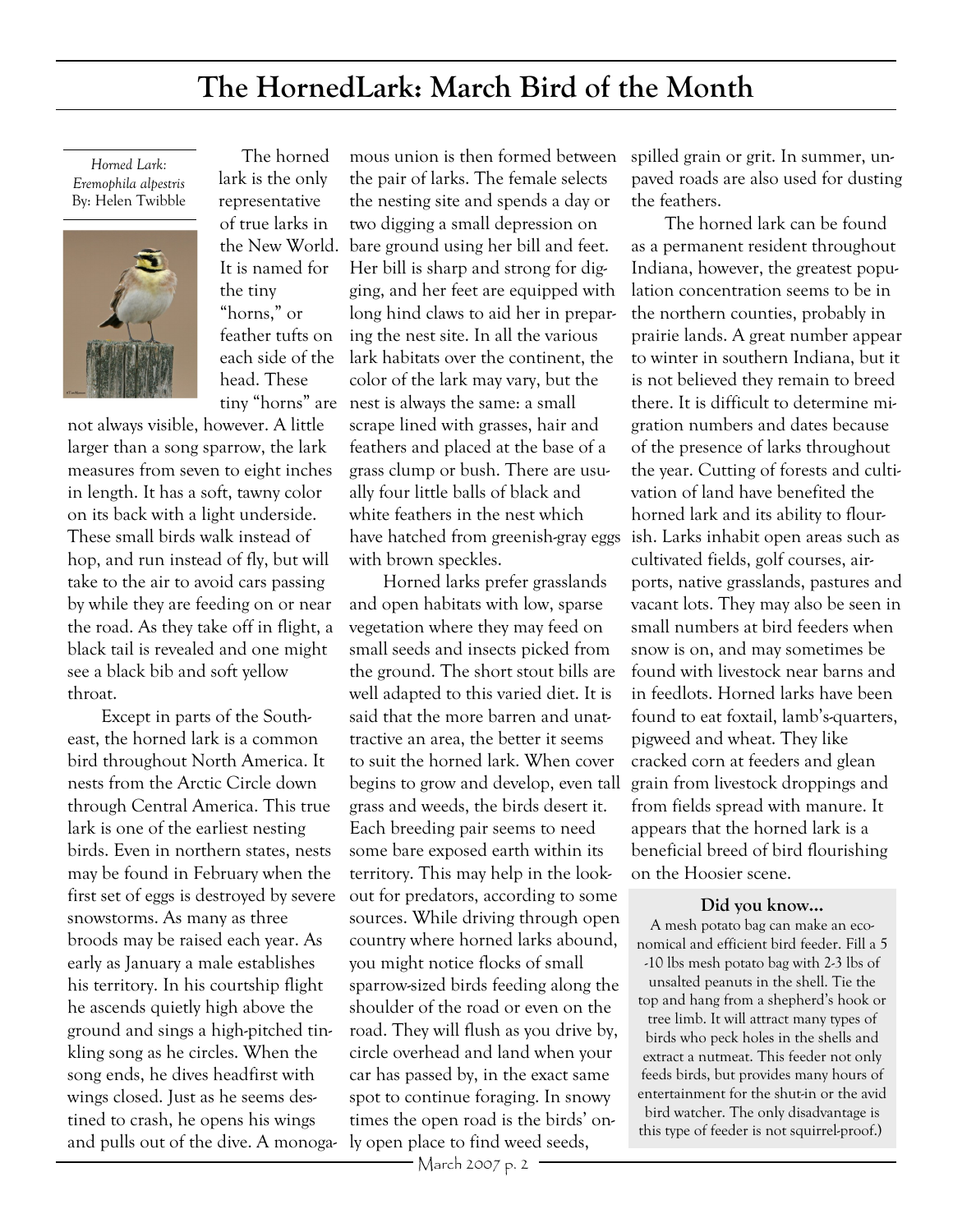# **Audubon Website Update**

Have you seen a bird at your feeder that's left you completely stumped? Think you've identified a Pygmy Nuthatch at your feeder, and you need confirmation from other birders? Send us a reasonably high-quality photo (a .jpg is preferred) to cooperaudubon@gmail.com, along with a description of the circumstances surrounding the sighting, including the area where you live or saw the bird (Indiana sightings are given priority), habitat in which you saw the bird (creek bed, pine forest, etc.), time of year, and any other identifying marks that might not show up well in the photo. We'll publish your photo and description at our website (www.cooperaudubon.org), and ask our website visitors to take their best shot at identifying the bird. The correct answer and particularly interesting speculations about the previous month's Mystery Bird will be published each month.

The February Mystery Bird of the Month was submitted by Betsy Irwin and is now posted at our website www.cooperaudubon.org. If you think you know what the bird is, send your best guess to cooperaudubon@gmail.com by **March 10**. Be sure to include your name and any defining clues that you used to identify it!

# **Living Lightly Fair**

Several months ago we told you about the Living Lightly Fair which leaders of our Audubon Chapter started planning more than a year ago, along with leaders of the Five Rivers Sierra Club and the Cope Environmental Center. We are now grateful to have Minnetrista as a supporting partner of the fair and to have various foundations, corporations, businesses, and individuals as financial sponsors for the fair. Enthusiastic support from the community has been overwhelming, and we want to make sure that all of you – our faithful Audubon members – are involved!

In each month's *Chat*, between now and June 2, we'll provide you with the latest update on the fair plans: speakers, field trips, music, children's activities, vendors/exhibitors, and more! You can find out the very latest by going to the Living Lightly website **[www.livinglightlyfair.org](http://www.livinglightlyfair.org)**.

Even though the fair is three months away, we need to line up volunteers *now*! On June 1 and the weekend of the fair itself, we will need dozens of volunteers to help set up and take down tables and chairs, direct traffic, clean up trash, and tend to many other small, but vital, duties.

If you would be willing to donate a few hours of your time on June 1, 2, 3 or 4, please send your name, telephone number and email address to [sustainableliv](mailto:sustainablelivingfair@gmail.com)[ingfair@gmail.com.](mailto:sustainablelivingfair@gmail.com) If you would be willing to take on more responsibility, please call Barb Stedman at 288- 2890. We'll help match up your talents and interests with planning responsibilities that still need to be addressed.



### **What Is Living Lightly?**

Living Lightly – A Resource Fair for Sustainable Lifestyles – promises to be one of the most exciting events

ever to come to East Central Indiana! The fair is aimed at educating and inspiring homeowners, renters, and commuters of East Central Indiana about practical ways to live more sustainably, saving money and resources for themselves and future generations.

Strategies for living simpler and healthier lives, alternative energy sources, construction and remodeling that saves energy and materials, energy-efficient transportation, organic gardening, landscaping with native plants, healthy homes and yards: These are just a few of the topics that the Living Lightly Fair will present through two days of events, on the weekend of June 2 & 3.

Fair-goers will get to hear more than two dozen speakers, browse displays by dozens of vendors and exhibitors, listen to great music, and go on field trips to area sites that show sustainable practices in action. Special events will be available for kids as well. And admission to the fair will be free, thanks to the generous support of our sponsors.

Minnetrista's Garden Fair and Farmers Market will be happening right across the street, so fair-goers can plan on a full weekend of great activities!